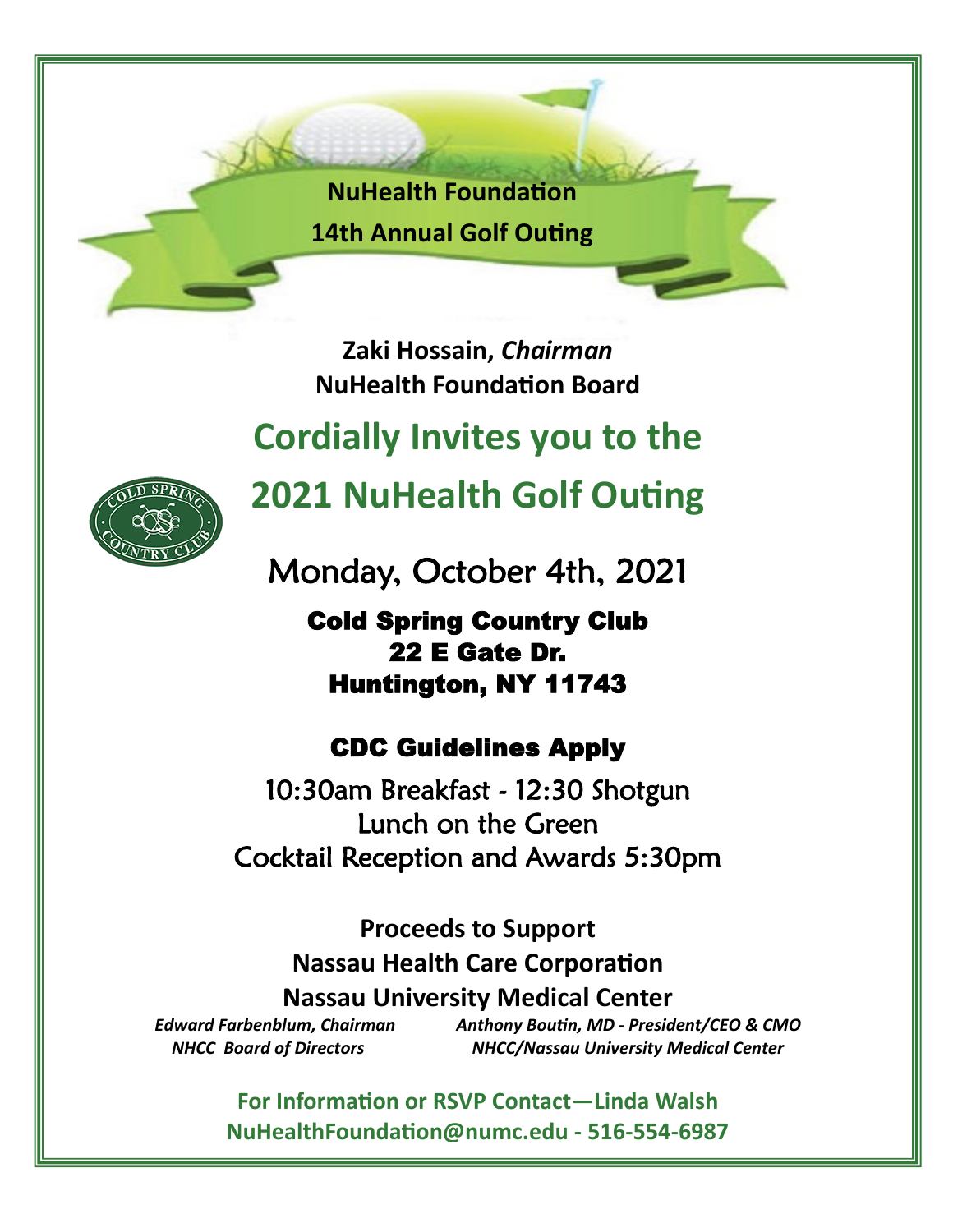# **Sponsorship Opportunities**

#### Title Event Sponsor \$10,000

- 2 Foursomes (includes breakfast, lunch, refreshments throughout the day, cocktail reception, dinner buffet, green fees, caddies, carts & gift
- 4 Hole Flags
- Sponsorship Banner with Company Logo at
- entrance to event
- 8 Tee/Green Signs
- Recognition on NuHealth Foundation Website

#### Gold Sponsor \$7,500

- 6 Golfers (includes breakfast, lunch, refreshments throughout the day, cocktail reception, dinner buffet, green fees, caddies, carts & gift
- 2 Hole Flag
- Sponsorship Banner with Company Logo
- 6 Tee/Green Signs
- Recognition on NuHealth Foundation Website

#### $\div$  **Silver Sponsor \$5000**

- 1 Foursome (includes breakfast, lunch, refreshments throughout the day, cocktail reception, dinner buffet, green fees, caddies, carts & gift
- Sponsorship Banner with Company Logo
- 4 Tee/Green Signs
- Recognition on NuHealth Foundation Website

#### $\div$  Bronze Sponsor \$3,500

- 1 Foursome (includes breakfast, lunch, refreshments throughout the day, cocktail reception, dinner buffet, green fees, caddies, carts & gift
- 2 Tee/Green Signs

#### Other Sponsorship Opportunities

#### Includes Listing in Event Program

- 
- 
- 
- 
- Caddies \$2500 w/Logo Brunch Sponsor \$2500 with Company Banner
- Golf Cart Sponsorship \$2500 Logo Lunch Sponsor \$2500 with Company Banner
- Tee/Green Sign Sponsor \$600 Halfway House \$2500 with Company Banner
- Raffle Prizes (pro-shop) \$4000 Evening Reception \$3000 Company Banner
	- Individuals
- $\bullet$  Single Golfer \$750  $\bullet$  Foursome \$2500
	-

The NuHealth Foundation is a 501(c) 3 non-profit organization created with a sole purpose to generate philanthropic funds needed to enable patients of the NuHealth System to receive the best possible care. The NuHealth System includes Nassau University Medical Center, A. Holly Patterson Extended Care Facility and Long Island Federally Qualified Health Centers; all providing quality care to hundreds of thousands of Long Islanders, including those who are underserved, uninsured and often overlooked.